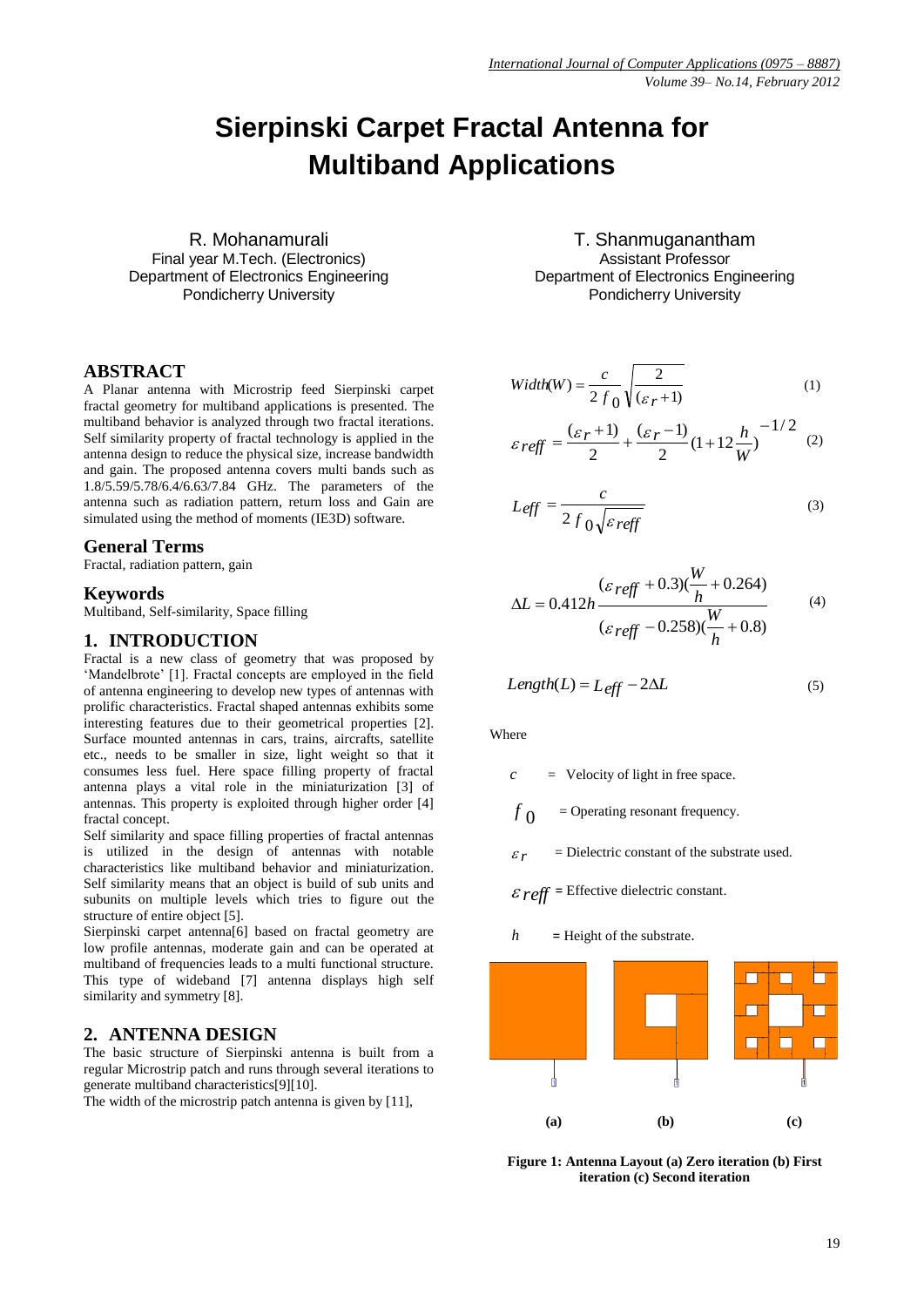*Volume 39– No.14, February 2012*

The Substrate chosen for implementing this antenna is FR4 of thikness 1.59 mm and tan  $\delta = 0.012$ . The length of the square patch is found to be 37 mm.

Let Nn be the number of black boxes, Ln is the scale factor for length of a side of white boxes, An is the scale factor for fractional area of black boxes after the nth iteration[12].

$$
N_n = 8^n \tag{6}
$$

$$
L_n = (1/3)^n \tag{7}
$$

$$
A_n = L_n^2 N_n = (8/9)^n
$$
 (8)

First iteration of Microstrip carpet structure is designed by dividing a square into nine smaller squares. Then the square at the center is eliminated which results in 8 squares.

$$
L_n = (1/3)^1 = 0.33\tag{9}
$$

 $L_1$  is the scale factor for first iteration. The length of the small square is determined by taking the product of  $L_1$  and actual size of a square i.e 36.875mm. Length of small square is 12.3. The  $A_1$  is the scaling factor for the fractional area after performing first iteration. For basic square patch antenna, the area  $(A_0)$  is 37x37 mm<sup>2</sup>. The area of the small square at the center is  $12.3 \times 12.3 = 151.29$  mm<sup>2</sup>. This smaller square is removed and hence the effective area becomes

$$
Area_1 = 1369 - 151.29 = 1217.77mm2.
$$
  

$$
A_1 = \frac{Area_1}{A_0} = 0.889
$$
 (10)

Hence the antenna area is reduced by 11.1%.

Similarly after second iteration size is further reduced by 20.8%.[13]

### **3. RESULTS AND DISCUSSION**

Initially the square was designed and simulated. Then Sierpinski carpet fractal geometry is used and two iterations were performed and simulated using IE3D software [14]. For optimization, simulation have been repeated at various feed positions.

## **3.1 Zero Iteration**

The figures 2, 3 and 4 show the simulation results of zero iteration. The square patch resonates at the frequency of 1.8 GHz with a return loss of -33 dB.



**Fig 2 : Return Loss for iteration 0**



 **Fig 3 : Elevation Pattern for iteration 0**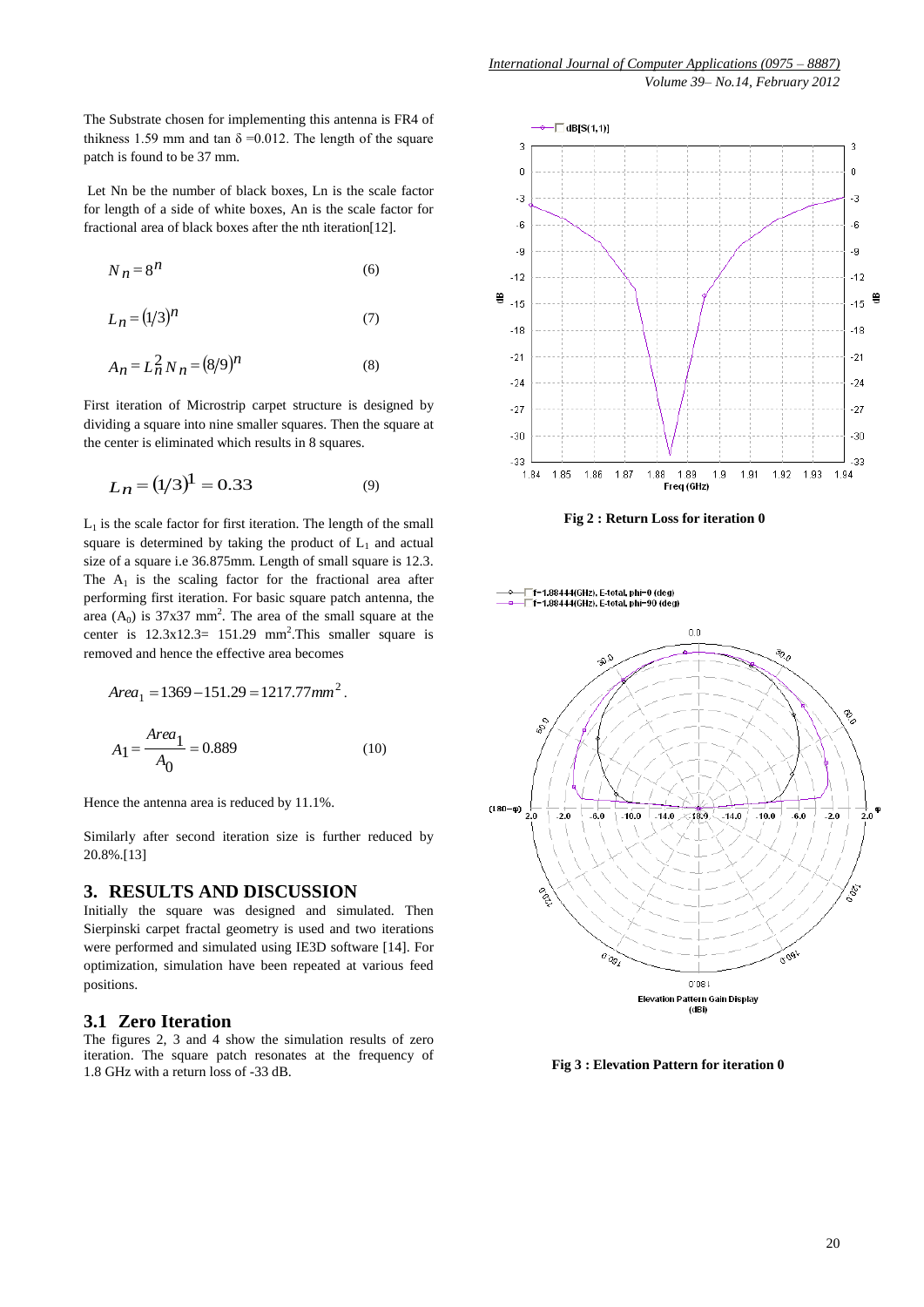*Volume 39– No.14, February 2012*



## **3.2 First Iteration**

The first iteration of the fractal antenna is performed and its simulated results are shown in figure 5, 6 and 7. After first iteration the Sierpinski carpet antenna resonates at two different frequencies namely 5.78 GHz and 6.63 GHz with the better return loss of -14.09 dB and -22.63 dB respectively.



**Fig 5 : Return Loss for iteration 1**





**Fig 7 : Azimuth Pattern for iteration 1**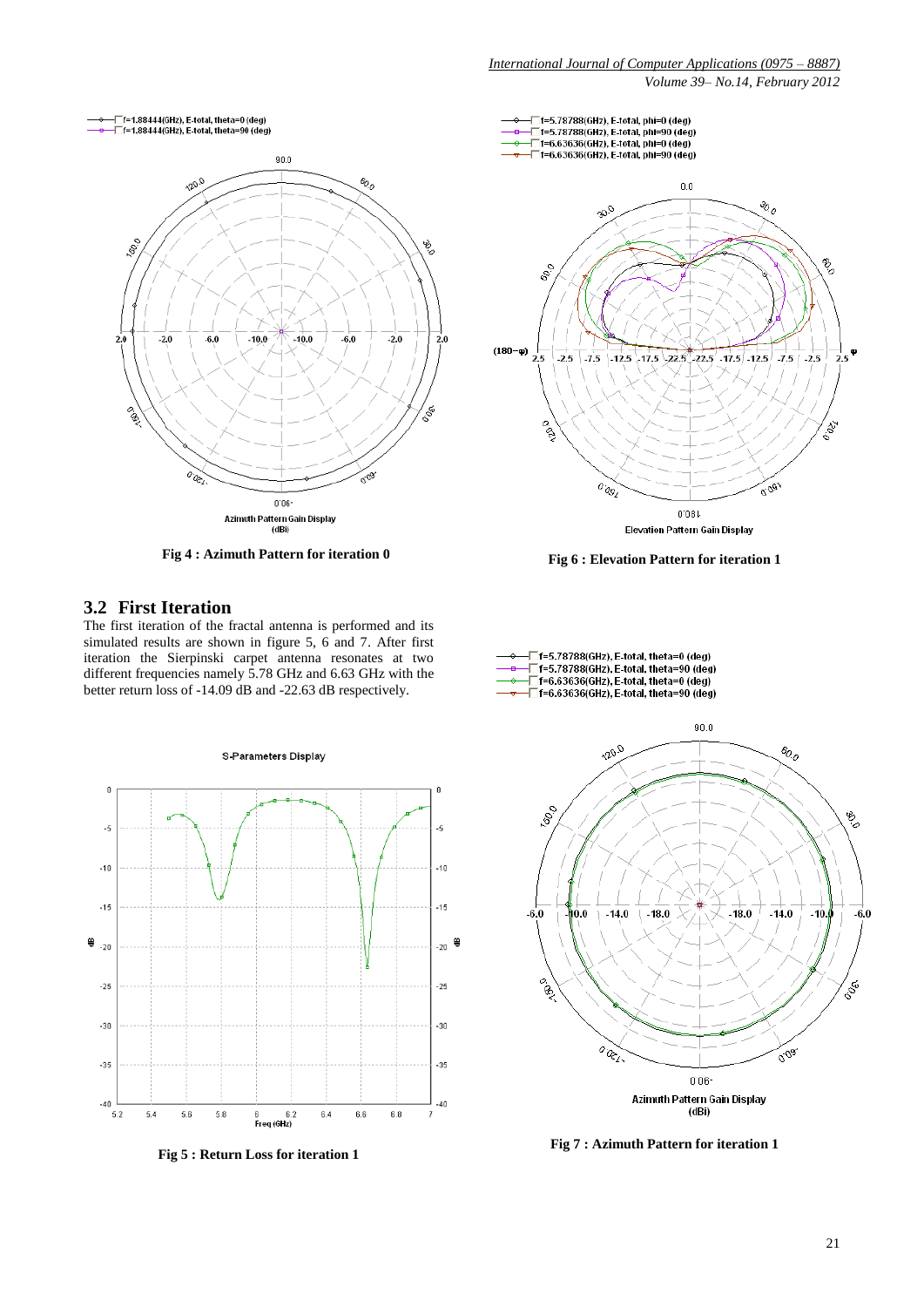#### **3.3 Second Iteration**

Sierpinski carpet antenna has gone through the second iteration to exhibit the multiband characteristics at 5.59 GHz, 6.4 GHz and 7.84 GHz with the return loss of -16.86 dB, -15.15 dB and -18.87 dB respectively. The simulation results are shown in figure 8, 9 & 10.

#### **S-Parameters Display**



**Fig 8 : Return Loss for iteration 2**



**Fig 9 : Elevation Pattern for iteration 2**



**Fig 10 : Azimuth Pattern for iteration 2**

## **4. CONCLUSION**

The Microstrip Sierpinski carpet fractal shape antenna is designed for multiband operation has been presented. The simulated result shows that the antenna is suitable for 1.8/5.59/5.78/6.4/6.63/7.84 GHz wideband applications. Microstrip Sierpinski carpet antenna is designed and iterated up to second iteration to exhibit multiband behavior. To overcome the problem in the positioning of antenna feed for higher iterations, Aperture coupling can be employed.

#### **5. ACKNOWLEDGMENTS**

We would like to thank everyone who has been involved in this project directly or indirectly for their help and contribution.

#### **6. REFERENCES**

- [1] B. B. Mandelbrot. 1983. The Fractal Geometry of Nature. San Francisco. 152–180.
- [2] Werner, D. H. and S. Ganguly, "An overview of fractal antenna engineering research", IEEE Antennas and Propagation Magazine, Vol.45, 2003.
- [3] J. P. Gianvittorio and Y. Rahmat-Samii. 2002. Fractal antennas: A novel antenna miniaturization technique, and applications. IEEE Antennas and Propagation. Mag. vol. 44(Feb. 2002). 20–36.
- [4] J. L. Vehel, E. Lutton, and C. Tricot. 1997. Fractals in Enginnering. Springe-Verlag London. 222-236.
- [5] W.L. Chen and G.M. Wang. 2008. Small size edge-fed Sierpinski carpet microstrip patch antenna. PIERS C, Vol.3.
- [6] Constantine A. Balanis. 1997. Antenna Theory Analysis and Design. John Wiley and Sons Inc.